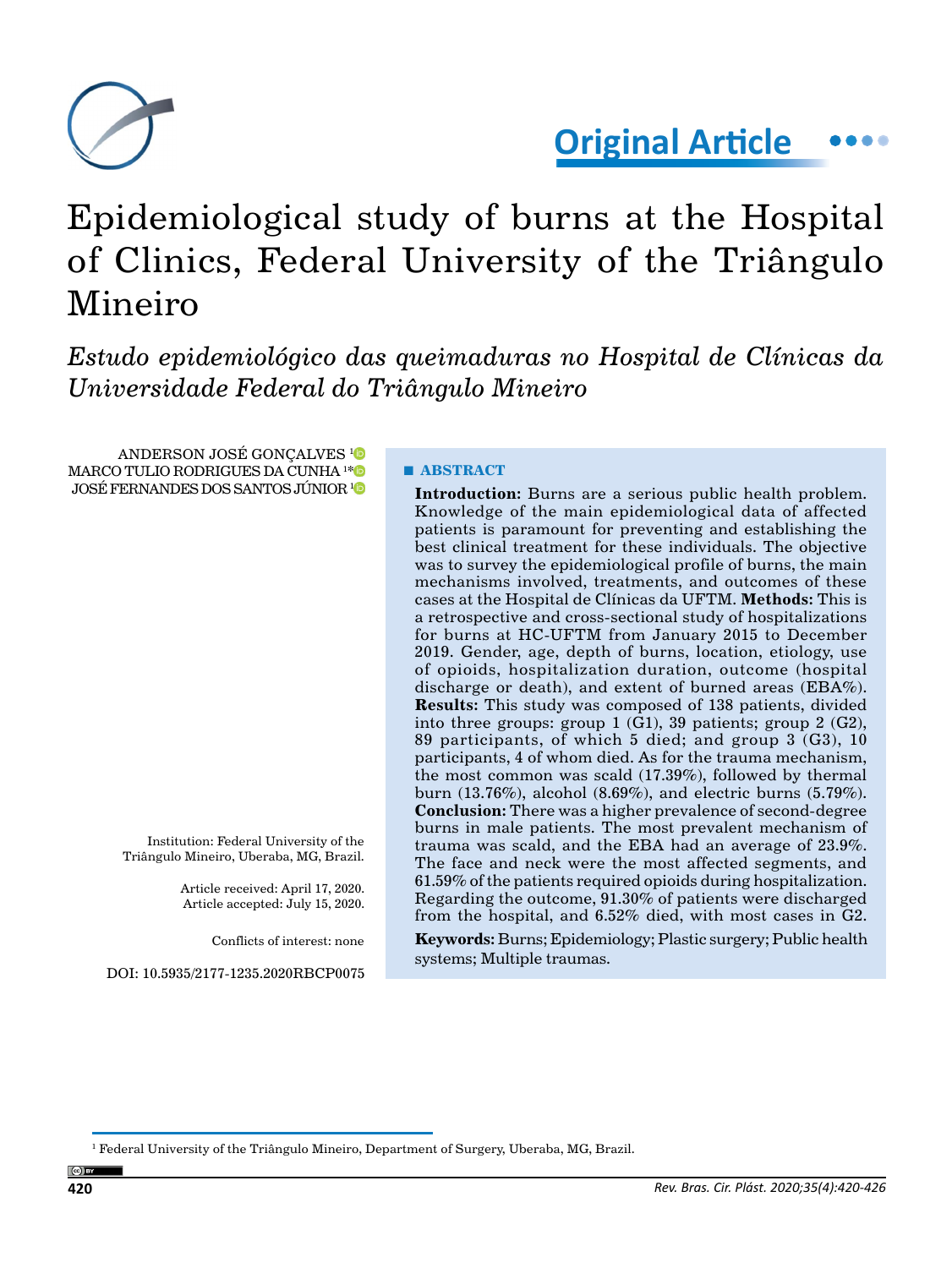#### **■ RESUMO**

**Introdução:** As queimaduras são um grave problema de saúde pública. O conhecimento dos principais dados epidemiológicos dos pacientes acometidos é de suma importância para a prevenção e instituição do melhor tratamento clínico a esses indivíduos. Objetivou-se realizar um levantamento sobre o perfil epidemiológico das queimaduras, os principais mecanismos envolvidos, tratamentos e desfechos destes casos no Hospital de Clínicas da UFTM. **Métodos:** Trata-se de um estudo retrospectivo e transversal, das internações por queimadura no HC- UFTM, de janeiro de 2015 a dezembro de 2019. Foram avaliados: gênero, idade, profundidade das queimaduras, localização, etiologia, utilização de opioides, tempo de internação hospitalar, desfecho (alta hospitalar ou óbito) e extensão das áreas queimadas (SCQ%). **Resultados:**  Este estudo foi composto por 138 pacientes, divididos em 3 grupos: grupo 1 (G1), 39 pacientes; o grupo 2 (G2), 89 participantes, dos quais 5 foram a óbito; e o grupo 3 (G3), 10 participantes, sendo que 4 vieram a óbito. Quanto ao mecanismo do trauma, o mais comum foi por escaldadura (17,39%), seguida pela queimadura térmica (13,76%), pelo álcool (8,69%) e queimaduras elétricas (5,79%). **Conclusão:** Houve uma maior prevalência de queimaduras de segundo grau em pacientes do gênero masculino. O mecanismo de trauma mais prevalente foi escaldadura e a SQC teve média de 23,9%. A face e o pescoço foram os segmentos mais acometidos e 61,59% dos pacientes necessitaram com uso de opioides na internação. Com relação ao desfecho, 91,30% dos pacientes receberam alta hospitalar e 6,52% vieram a óbito, com a maioria dos casos no G2.

**Descritores:** Queimaduras; Epidemiologia; Cirurgia plástica; Sistemas públicos de saúde; Traumatismo múltiplo.

### **INTRODUCTION**

Burns have been considered a severe public health problem in Brazil and bring with them physical and psychological trauma, in large part, irreversible. Knowledge of epidemiological data is of great importance to providing subsidies for burn prevention and treatment programs and defining a parallel between the experiences of national and international centers $1,2$ .

Burns, in their most diverse presentations, represent an aggravating factor in public health in Brazil. They cause diverse damage to patients, including physical and psychological, which in many cases can be irreversible or difficult to repair. Thus, knowledge of the main epidemiological data of affected patients is of paramount importance for the prevention and institution of the best clinical treatment for these individuals and helps define a parallel between the experiences of other specialized centers $1,2$ .

In Brazil, it is estimated that there are around 1,000,000 accidents with burns per year. Some researches show that, among the cases of burns reported in the country, most are in children, being more common in boys up to two years of age $3,4$ .

Statistical data on burn injuries in Brazil are scarce. However, these are important to understand the magnitude of the problem and identify the populations most affected and the circumstances in which burns occur so that prevention programs can be implemented<sup>5</sup>.

As in other areas, statistical data on burn injuries are challenging to obtain in Brazil, despite being essential for the proper assessment of the problem's relevance<sup>5</sup>.

Thus, this study's general objective was to survey data on hospitalizations made at the Hospital de Clínicas of the Federal University of Triângulo Mineiro (HC-UFTM), resulting from burns, in the last five years. The purpose is to understand and evaluate the demand for this type of care in the hospital's plastic surgery service and characterize the epidemiology of burns in the Triângulo Sul.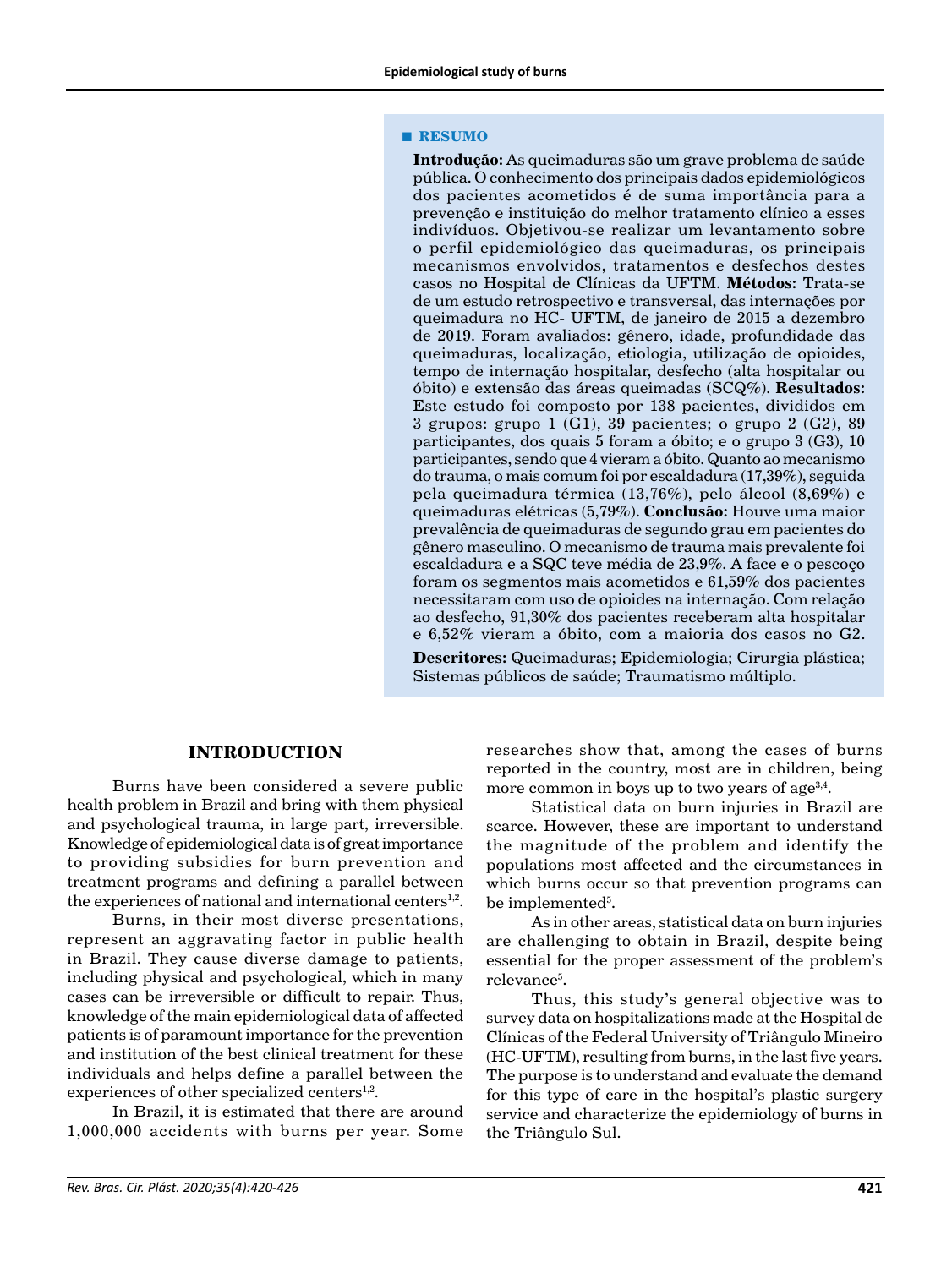#### **OBJECTIVES**

Specifically, it is a survey on the epidemiological profile of burns and the main mechanisms involved, treatments, and outcomes in patients treated by the plastic surgery service at Hospital de Clínicas da UFTM.

## **METHODS**

This is a retrospective, cross-sectional study of patients hospitalized with burns, at Hospital de Clínicas da UFTM, from January 2015 to December 2019. After approval of the research by the research ethics committee of the Hospital de Clínicas da Federal University of Triângulo Mineiro, data were obtained under number 3,532,691. After obtaining the data, they were double-checked, with epidemiological data being evaluated, such as gender, age, depth of burns, location, etiology, date of occurrence of the burns, types of treatment performed (dressings, debridement, grafts, fasciotomies, etc.), use of opioid anesthetics during hospitalization, length of hospital stay, IDC recorded in care, outcome (hospital discharge or death) and extent of burned areas (EBA%). Descriptions of the burned areas and the "Lund-Browder" tables for adults and children were used to assess this data. Descriptions of the medical records' burnt body surfaces were discarded for standardization of data, as these were not included in most of the evaluated medical records. The individuals participating in the research were divided into three groups, with "group 1" consisting of patients aged 0-18 years, "group 2" with patients aged 19-59 years, and "group 3" consisting of individuals over 60 years old.

A database was created with the information obtained from the patients' medical records in GraphPad Prism 8.0.2.263® for statistical analysis. The results were expressed as number, percentage, average, and standard deviation, calculated among individuals in the same group, and the median applied exclusively to the length of hospital stay. Statistical analysis was performed using One-way ANOVA®, followed by the Brown-Forsythe and Welch's test. The Wilcoxon Signed-Rank Test performed the distribution among individuals in the same group. Differences between individuals were considered significant when  $p < 0.05$ .

#### **RESULTS**

In the analyzed period, 144 hospitalizations were identified, at HC-UFTM, with an international disease code (IDC) related to burns. Six patients were admitted to another specialty, with the IDC erroneously related, and were excluded from the study. Thus, this study is composed of 138 patients under the direct care of the plastic surgery discipline. Group 1 (G1) had 39 patients; group 2 (G2), 89 participants, of which five died; and group 3 (G3), 10 participants, 4 of whom died.

Our sample consisted of 89 male patients (64.50%) and 49 female patients (35.50%). The participants' age had a general average of 32.63 years, [0.09-79.09 years]. Analyzing patients aged 0-18 years, the average age was 6.7 years, with a standard deviation (SD) of 5.46, while between 19 years and 59 years the average age was 37.15 years, with an SD of 11.85, and for patients over 60 years of age, the average was 69.45, with an SD of 4.75 (Figure 1). There was no significant difference between the three groups analyzed, with  $p = 0.9157$ , 0.8870, and 0.5114, respectively. There was a wide variety of IDC-10, with which patients were referred, at hospital discharge. 34 IDC-10 were described, and of these, T21.2, "second-degree burn of the trunk," the most prevalent (8.69%).



**Figure 1.** Age+- SD.

As for the mechanism of trauma, the most common was scald (including all boiling liquids, such as water and oil), with 24 cases (17.39%), followed by a thermal burn, with 19 cases (13.76%), by alcohol, with 12 cases (8.69%), electric burns with 8 cases (5.79%), attempted self-extermination with 5 cases (3.62%), explosions with 4 cases (2.89%), fire indoors (1.44%), gasoline (1.44%), fire burns (1.44%) and chemical burns (1.44%). In 58 medical records (42.02%), there was no detailed description of the causal agent, which we consider an essential bias for this item in this study (Table 1).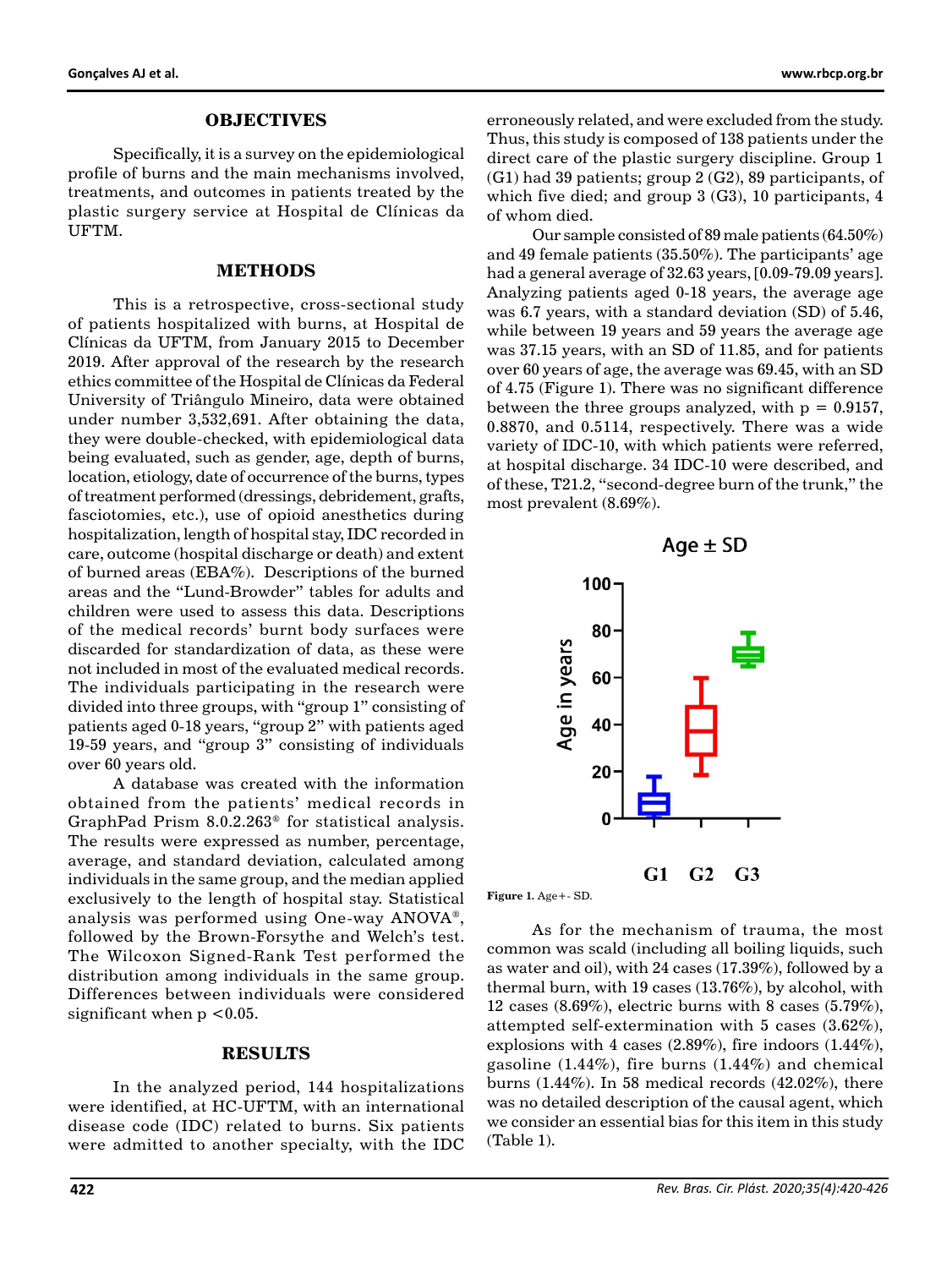| <b>Mechanism</b>   | G1             | G <sub>2</sub> | G <sub>3</sub> | <b>Total</b>   |
|--------------------|----------------|----------------|----------------|----------------|
| Alcohol            | 5              | 7              |                | 12             |
| Self-extermination |                | $\overline{4}$ | 1              | 5              |
| Electric           | $\mathbf{1}$   | 6              | 1              | 8              |
| Scald              | 16             | 8              |                | 24             |
| Explosion          | 1              | 3              |                | 4              |
| Fire               | 1              | 1              |                | $\overline{c}$ |
| Petrol             | 1              | 1              |                | $\overline{2}$ |
| Indoor fire        | 1              | 1              |                | $\overline{2}$ |
| Chemical           | 1              | 1              |                | $\overline{c}$ |
| Thermal            | $\overline{c}$ | 15             | 2              | 19             |
| Not described      | 10             | 42             | 6              | 58             |
| Total              | 39             | 89             | 10             | 138            |

Source: Medical records of UFTM Hospital de Clínicas, 2020.

Regarding the burned body surface (EBA), 124 (89.85% of the sample) of the 138 medical records had descriptions, which enabled the EBA calculation. Thus, the mean EBA area was 15% [1-63% EBA] in group 1, while group 2 had an average of 19.17% [2- 72% EBA] and group 3 had a mean of 17% [1-27% of EBA], as shown in Figure 2. Regarding the depth of burns were described in the medical records, 60.86% were 2nd degree, 31.88% 3rd degree, and 7, 26% of 1st degree. As for the use of opioid anesthetics, these drugs were used in 85 patients (61.59%), and their use was not necessary for 23 individuals (16.67%) and, in 30 patients, this information was not reported  $(21.74\%).$ 

As an outcome of the cases, 126 patients were discharged from the hospital with an "improved" diagnosis, with subsequent outpatient follow-up, corresponding to 91.30% of the patients, there were 9 cases of death (6.52%) and 3 cases (2.18 %) of evasion. All patients in group 1 (100%), 81 patients in group 2 (91.01%) and 6 patients in group 3 (60%) were discharged.

Of the patients analyzed, nine patients died after more than 24 hours of hospitalization, which corresponds to 6.52% of the total sample. Of these, most deaths occurred in the age group between 19 years and 59 years (55.55%), while the remainder (44.45%) was in elderly patients, and no deaths were observed in pediatric patients. Regarding hospital stay, the general median was six days; for group 1, it was three days, nine days for group 2, and 12.5 days for group 3. The most prolonged stay was in group 1, with 105 days.

As for the dressing applied to the patients, the most performed procedure was dressing with 1% silver



**Figure 2.** EBA +- SD.

sulfadiazine, associated with fibrinolytic ointment, with 41 cases (29.71%). Surgical debridement was performed in 27 cases (19.56%). Skin grafting was the third most performed procedure, with 26 cases (18.84%). After hospital discharge, there was a new hospitalization for three zetaplasties (2.17%), two amputations (1.44%), and the remaining cases (10.17%) were treated on an outpatient basis, with silver sulfadiazine dressing 1%. In 25 medical records (18.11%), there was no description of the conduct performed.

The body segments most affected by burns were also analyzed. The face was the most affected site, with 39 cases (11.07%), followed by burns on the right upper limb (MSD) with 33 cases (9.37%) and on the left lower limb (MSE) with 27 cases (7, 67%). The least affected burned areas were the lumbar regions and the knees, with only 1 case each (0.28%). The other affected sites are described in Table 2.

# **DISCUSSION**

This study aimed to evaluate the epidemiological profile of patients admitted to the Hospital de Clínicas, Universidade Federal do Triângulo Mineiro.

Some studies claim that the risk factors for burns can vary according to the location analyzed and life habits, such as alcohol and smoking $6,7$ .

Part of the world literature $8-11$ , on burns in children, includes children under seven years old. We included patients between  $0$  and 18 years of age<sup>12</sup> in group 1, so our data can be correlated to these studies since this group's average age was 6.7 years. In a study by Silva et al., in 2017<sup>13</sup>, one of the major risk factors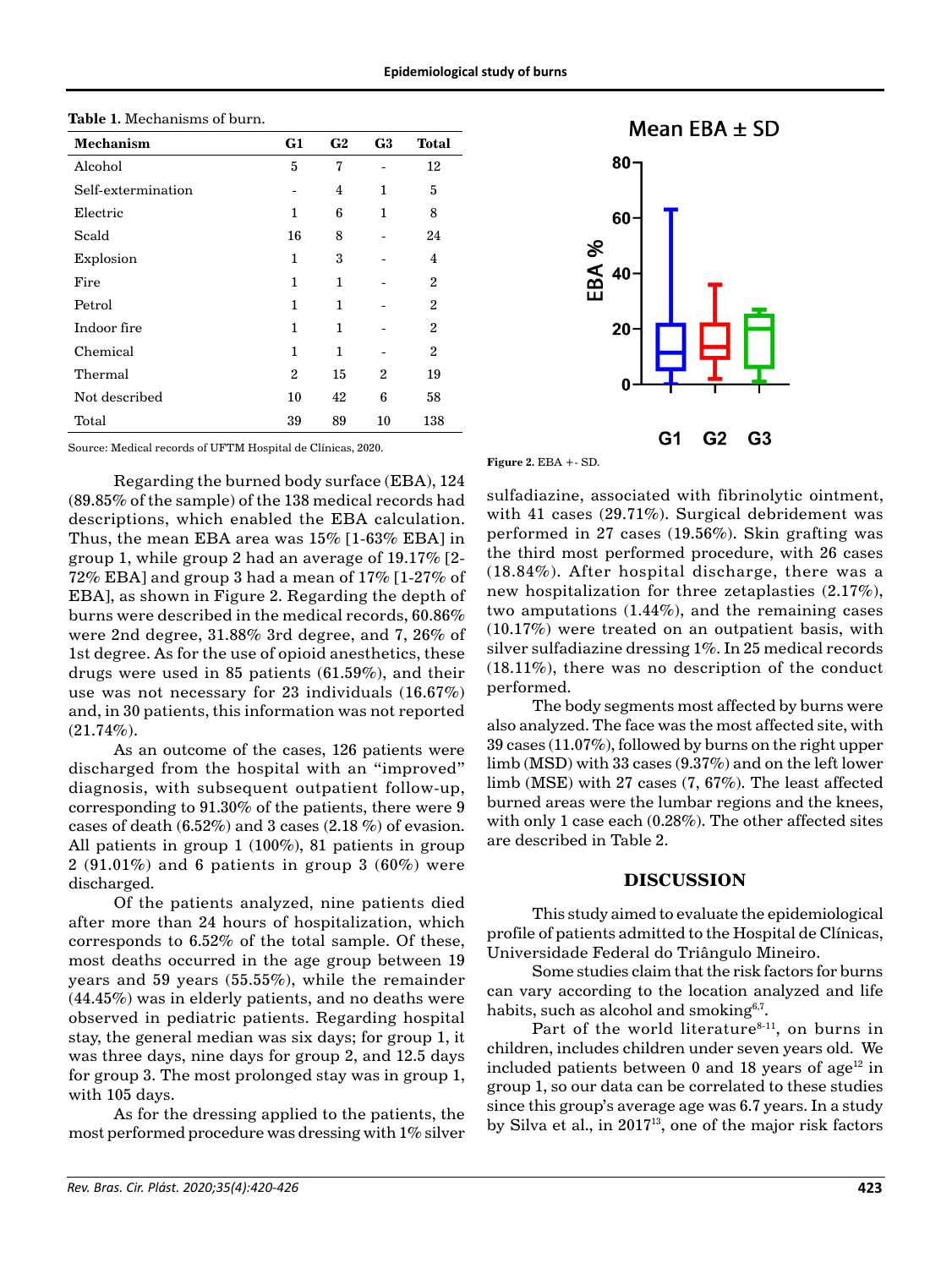**Table 2.** Regions affected by burns.

| Region           | G1                       | G <sub>2</sub>           | G <sub>3</sub>               | Total            |
|------------------|--------------------------|--------------------------|------------------------------|------------------|
| Face             | 11                       | 25                       | 3                            | 39               |
| Right upper limb | 5                        | 25                       | 3                            | 33               |
| Left upper limb  | 5                        | 22                       | $\qquad \qquad \blacksquare$ | 27               |
| Right lower limb | 5                        | 15                       | $\overline{a}$               | 20               |
| Left lower limb  | $\overline{4}$           | 18                       | $\frac{1}{2}$                | 22               |
| Abdomen          | $\overline{2}$           | 13                       | $\overline{a}$               | 15               |
| Chest            | 3                        | 11                       | 3                            | 17               |
| Left hand        | 6                        | 12                       | $\overline{a}$               | 18               |
| Right hand       | 4                        | 12                       |                              | 16               |
| Airways          | $\overline{\phantom{0}}$ | 10                       |                              | 10               |
| Thighs           | 5                        | 10                       |                              | 15               |
| Trunk            | $\overline{7}$           | 6                        |                              | 13               |
| Arms             | 6                        | $\overline{4}$           |                              | 10               |
| Genitals         | 6                        | 3                        |                              | 9                |
| Back             | 1                        | 7                        | $\overline{a}$               | 8                |
| Neck             | $\mathbf{1}$             | 6                        |                              | 7                |
| Forearm          | $\mathbf{1}$             | 5                        |                              | 6                |
| Axillary         | $\overline{4}$           | $\mathbf{1}$             | $\mathbf{1}$                 | 6                |
| Right leg        | $\mathbf{1}$             | $\overline{\mathbf{4}}$  |                              | $\mathbf 5$      |
| Left leg         | $\overline{\mathbf{2}}$  | 3                        |                              | $\mathbf 5$      |
| Gluteus          | $\overline{c}$           | 3                        |                              | 5                |
| Right foot       | 3                        | 1                        |                              | $\overline{4}$   |
| Shoulders        | $\mathbf{1}$             | 3                        |                              | 4                |
| Cervical         | $\overline{\mathbf{2}}$  | $\overline{2}$           |                              | 4                |
| Left foot        | 3                        | $\overline{a}$           |                              | 3                |
| <b>Buttocks</b>  | $\mathbf{1}$             | $\mathbf{1}$             |                              | $\overline{2}$   |
| Hips             | $\overline{a}$           | 2                        |                              | $\boldsymbol{2}$ |
| Grips            | 1                        | $\mathbf{1}$             |                              | $\boldsymbol{2}$ |
| Lumbar           | $\mathbf{1}$             | $\overline{\phantom{0}}$ |                              | $\mathbf{1}$     |
| Knee             | $\overline{a}$           | $\mathbf{1}$             |                              | $\mathbf{1}$     |
| Malar            | $\mathbf{1}$             | $\overline{\phantom{0}}$ |                              | $\mathbf{1}$     |
| Not described    | 3                        | 16                       | 3                            | 22               |
| Total            | 97                       | 242                      | 13                           | 352              |

Source: The authors, 2020.

for burns in minors is access to the kitchen due to the family nucleus's permissiveness and non-recognition environment as a place not safe. For these studies, burns represent the second most frequent cause of childhood accidents with a high degree of morbidity and mortality and organic dysfunctions, such as hypovolemic shock, progressive malnutrition, and infections. Besides, these individuals have burns in more than one body segment due to this age group's inherent characteristics, such as curiosity and lack of knowledge, especially in male individuals<sup>8-11,14,15</sup>.

In all age groups, except patients older than 80 years, there are considerably more male patients than female patients, in agreement with the study carried out by Cruz et al. in 2012<sup>16</sup>. The data of this study are according to other researches, in which there is a bimodal distribution of greater prevalence in the pediatric age group from 1 year to 15 years, comprising 23.5% of the total burns and the age group of adults from 20 years to 59 years, which represents 55% of burns, patients aged 60 years or more represented  $15\%$  of cases<sup>7</sup>.

Differences in burn mortality rates vary between different age groups and between genders. There is an increase in the number of burn deaths according to the age and extent of the burn and carbon monoxide and heated air inhalation injuries. Fire-related burns are the sixth leading cause of death among children aged 5 to 14 years and the eighth leading cause of death among people aged 15 to 29 years in low- and middle-income  $countries<sup>6,7</sup>$ .

Correctly obtaining information for epidemiological surveys is extremely important, as this information will serve as a basis to help understand the mechanisms involved and the construction of local burn prevention programs. They also help to improve hospital care. This information, as well as the patient's pain level and the evaluation of the burn area tend to be miscalculated, even by specialists, and thus it is a challenge for the entire multidisciplinary team<sup>9,17-19</sup>.

Burns lead to metabolic, respiratory, cardiac, renal, and gastrointestinal changes that result in immunosuppression and can progress to septicemia. Emotional disorders affect their family, social, and work relationships, not only due to the countless physical deformities but also to the extended hospital stay often required. There was a 105-day hospitalization with several complications during this hospital stay; it was not addressed in this study because it was outside the scope of this research<sup>20-21</sup>.

In a study carried out by the American Burn Association, in 20177 , regarding hospitalization, over ten years, from 2008 to 2017, the average length of hospital stays for women decreased from 9.4 days to 7.3 days, while for men it decreased less significantly from 9.5 to 8.5 days. In our series, the median days of hospital stay were six days, while the mortality rate for women decreased from 3.9% to 2.7% and from 3.4% to 2.6% in men, from January 2015 to December 2019.

In our study, the longer the hospital stay, the greater the depth of the burn. A retrospective, descriptive, and cross-sectional study with a quantitative approach, found similar results and states that mortality increases proportionally with the size of the burn<sup>22</sup>.

Scald burns were the most frequent causal agent in the medical records evaluated, in line with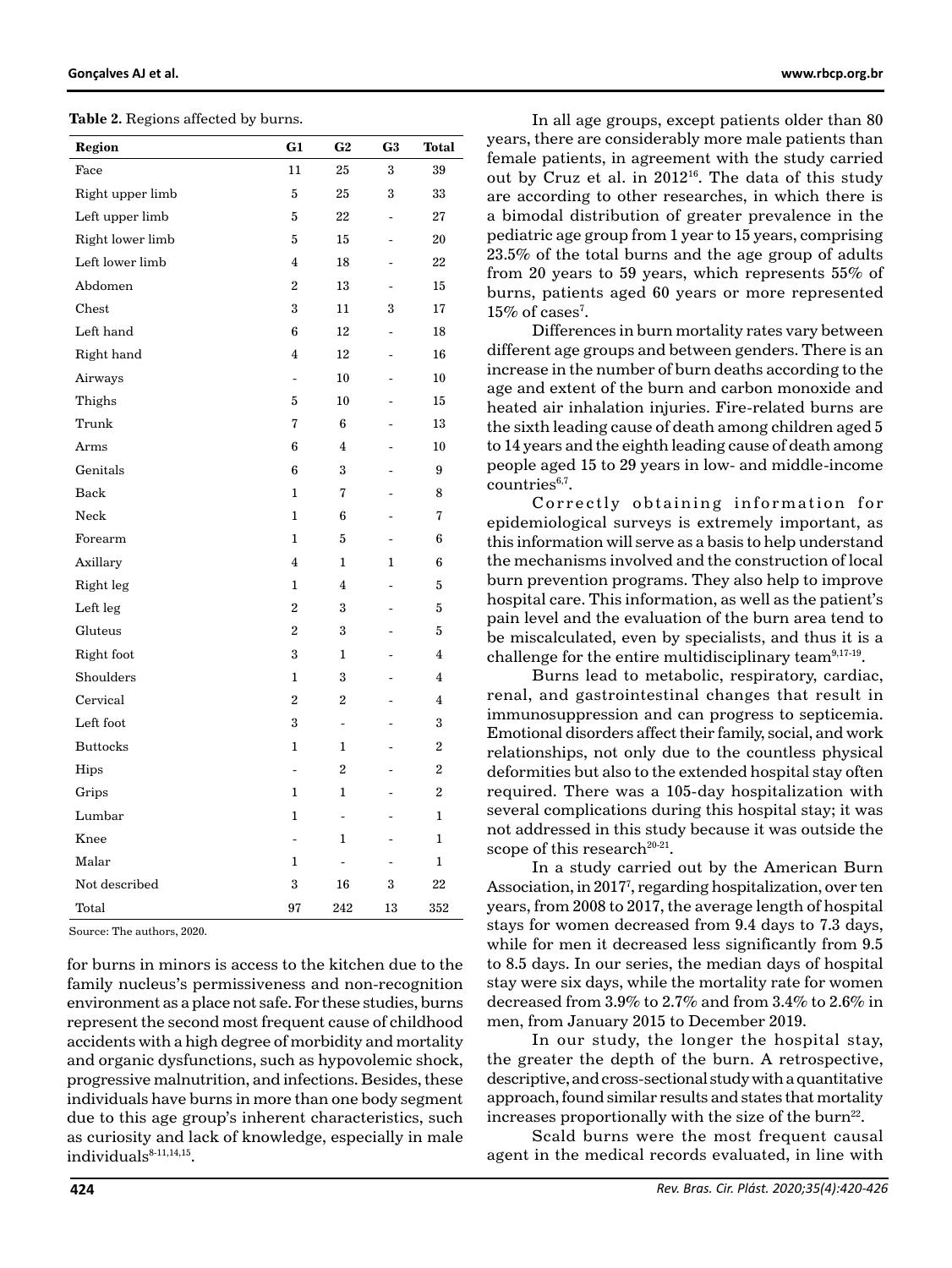what is described in the literature<sup>10</sup>. They are also associated with high morbidity and mortality<sup>10</sup>. In our study, burns on the face and neck were the most frequent in 26.35% of cases. They require special care due to possible damage to the upper airways, ear cartilage, and eyes. There is also the possibility of scar microstomy, cervical contracture, and injury to the upper airways $10,23$ .

Our study's significant bias was the absence of a specific form for patients with burns and the filling in data by different resident physicians over time, sometimes with incomplete data. There was a need to standardize the burnt body surfaces' calculation, based on the burnt areas' descriptions, disregarding some calculations of the existing EBA, in part of the medical records. For this, the "Lund-Browder" table was used. Despite this, these data were able to better understand burns in the macro-region of the Triângulo Sul, improve the care provided by our service, and diagnose the need for a specific medical record institution for burned patients<sup>3,24,25</sup>.

# **CONCLUSION**

There was a higher prevalence of second-degree burns and in male patients. The most-reported trauma mechanism was scald, and the burned body surface (EBA) averaged 23.9%. The face and neck were the most affected sites, and 61.59% of the patients required opioids during hospitalization.

# **COLLABORATIONS**

- **AJG** Analysis and/or data interpretation, Conception and design study, Conceptualization, Data Curation, Final manuscript approval, Formal Analysis, Investigation, Methodology, Project Administration, Realization of operations and/or trials, Writing - Original Draft Preparation, Writing - Review & Editing
- **MTRC** Analysis and/or data interpretation, Conception and design study, Conceptualization, Data Curation, Final manuscript approval, Formal Analysis, Methodology, Supervision, Writing - Original Draft Preparation, Writing - Review & Editing
- **JFSJ** Analysis and/or data interpretation, Final manuscript approval, Formal Analysis, Investigation, Realization of operations and/or trials, Writing - Original Draft Preparation, Writing - Review & Editing

#### **REFERENCES**

- 1. Aragão JA, Aragão MECS, Filgueira DM, Teixeira RMP, Reis FP. Epidemiologic study of burn injuries in children admitted to the Burn Unit of the Hospital de Urgência de Sergipe. Rev Bras Cir Plást. 2012;27(3):379-82.
- 2. Nigro MVAS, Maschietto SM, Damin R, Costa CS, Lobo GLA. Epidemiological profile of 0-18-year-old child victims of burnstreated at the Plastic Surgery and Burns Service of a University Hospital in Southern Brazil. Rev Bras Cir Plást. 2019;34(4):504-8.
- 3. Takejima ML, Netto RFB, Toebe BL, Andretta MA, Prestes MA, Takaki JL. Prevention of burns: evaluation of knowledge about prevention of burns in users of Curitiba health facilities. Rev Bras Queimaduras. 2011;10(3):85-8.
- 4. Barcelos RS, Santos IS, Matijasevich A, Barros AJD, Barros CF, França GVA, et al. Falls, cuts and burns in children 0-4 years of age: 2004 Pelotas (Brazil) birth cohort. Cad Saúde Pública. 2017;33(2):e00139115.
- 5. Rossi LA, Barruffini RP, Garcia TR, Chianca TC. Burns: characteristics of patients treated in a teaching hospital in Ribeirão Preto (São Paulo), Brazil. Rev Panam Salud Publica. 1998;4(6):401-4.
- 6. Mock C, Peden M, Hyder AA, Butchart A, Kruga E. Child injuries and violence: the new challenge for child health. Bull WHO. 2008;86(6):420.
- 7. American Burn Association (ABA). National Burn Repository 2017 Update. Report of data from 2008-2017. Dataset Version 13.0. Chicago: ABA; 2017.
- 8. Prata PHL, Flávio Júnior WF, Lemos ATO. Fluid resuscitation in the burned child. Rev Med Minas Gerais. 2010;20(4 Supl 3):S38-S43.
- 9. Fernandes FMFA, Torquato IMB, Dantas MSA, Pontes Júnior FA, Coutinho FA, Collet N. Burn injuries in children and adolescents: clinical and epidemiological characterization. Rev Gaúcha Enferm. 2012;33(4):133-41.
- 10. Barcellos LGB, Silva APP, Piva JP, Rech L, Brondani TG. Characteristics and outcome of burned children admitted to a pediatric intensive care unit. Rev Bras Ter Intensiva. 2018;30(3):333-7.
- 11. Santomé LM, Leal SMC, Mancia JR, Gomes AMF. Children hospitalized due to maltreatment in the ICU of a Public Health Service. Rev Bras Enferm. 2018;71(Suppl 3):1420-7.
- 12. Eisenstein E. Adolescência: definições, conceitos e critérios. Adolesc Saúde. 2005 Jun;2(2):6-7.
- 13. Silva SP, Sampaio J, Silva CT, Braga R. Child safety in preschool years: what do caregivers know?. Birth Growth Med J. 2017;26(4):221-6.
- 14. Bisceglia TS, Benatia LD, Faria RS, Boeira TR, Cidb FB, Gonsaga RAT. Profile of children and adolescents admitted to a Burn Care Unit in the countryside of the state of São Paulo. Rev Paul Pediatr. 2014;32(3):177-82.
- 15. Malta DC, Mascarenhas MDM, Silva MMA, Carvalho MGO, Barufaldi LA, Avanci JQ, et al. The occurrence of external causes in childhood in emergency care: epidemiological aspects, Brazil, 2014 Ciênc Saúde Coletiva. 2016;21(12):3729-44.
- 16. Cruz BF, Cordovil PBL, Batista KNM. Epidemiological profile of patients who suffered burns in Brazil: literature review. Rev Bras Queimaduras. 2012;11(4):246-50.
- 17. Hettiaratchy S, Papini R. ABC of burns: initial management of a major burn: II-assessment and resuscitation. BMJ. 2004;329(7457):101-3.
- 18. Castro RJA, Leal PC, Sakata RK. Pain management in burn patients. Rev Bras Anestesiol. 2013;63(1):149-58.
- 19. Soares J, Martin A, Arruda GO, Marcon SS, Barreto MS. Factors associated with level of pain in admission and high in victims of trauma. Enferm Glob. 2016;16(1):130-67.
- 20. Vale ECS. Inicial management of burns: approach by dermatologists. An Bras Dermatol. 2005;80(1):9-19.
- 21. Giordani AT, Sonobe HM, Guarini G, Stadler DV. Complications in burned patients: literature review. Rev Gest Saúde. 2016;7(2):535-48.